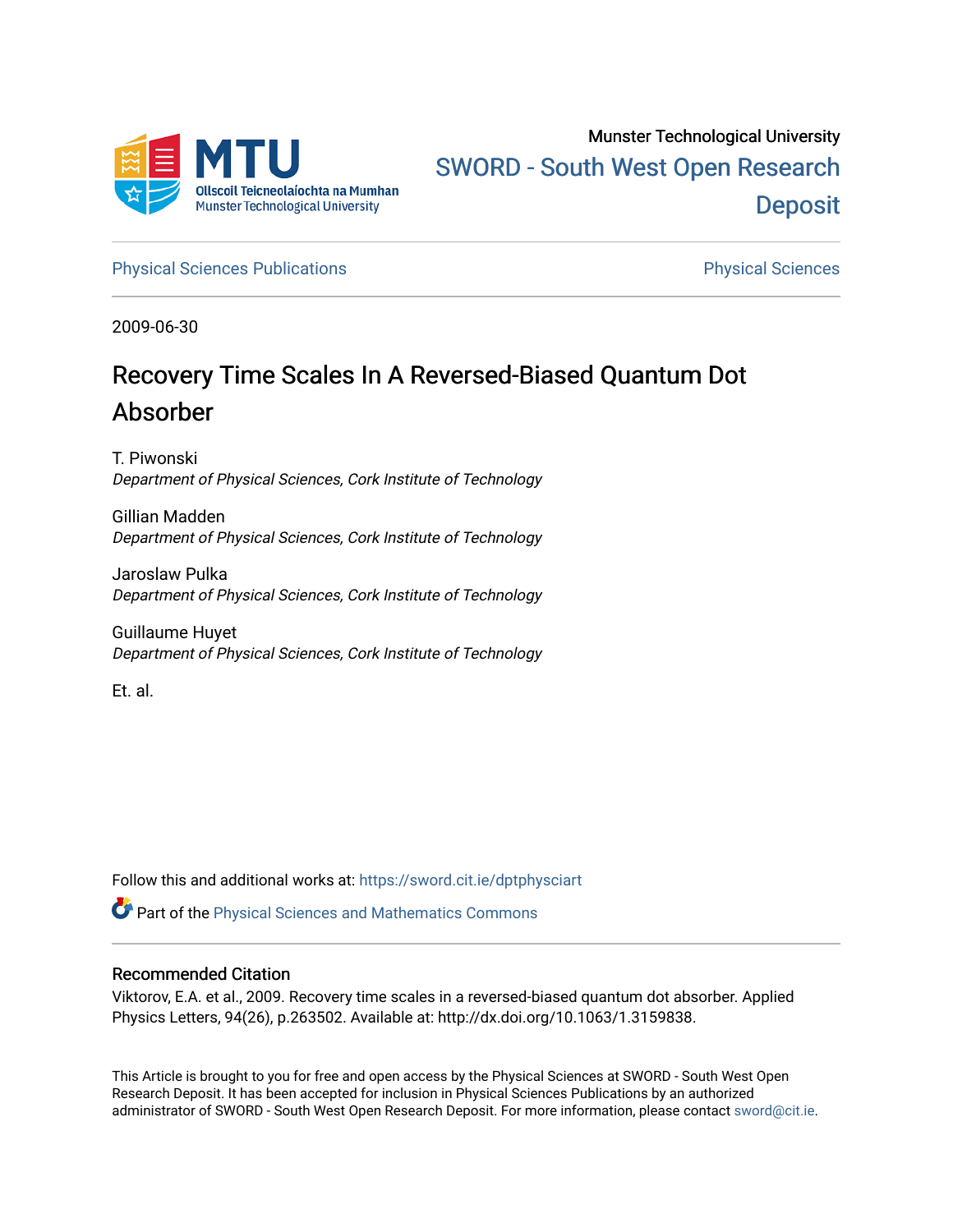## **[Recovery time scales in a reversed-biased quantum dot absorber](http://dx.doi.org/10.1063/1.3159838)**

Evgeny A. Viktorov,<sup>1</sup> Thomas Erneux,<sup>1</sup> Paul Mandel,<sup>1[,a](#page-1-0))</sup> Tomasz Piwonski,<sup>2</sup> Gillian Madden, $^2$  Jaroslaw Pulka, $^2$  Guillaume Huyet, $^2$  and John Houlihan $^3$ 1 *Optique Nonlinéaire Théorique, Université Libre de Bruxelles, Campus Plaine, Code Postal 231, 1050 Bruxelles, Belgium* 2 *Tyndall National Institute, Cork, Ireland and Department of Applied Physics, Cork Institute of Technology, Ireland*

3 *Department of Computing, Maths and Physics, Waterford Institute of Technology, Waterford, Ireland*

Received 14 May 2009; accepted 8 June 2009; published online 30 June 2009-

The nonlinear recovery of quantum dot based reverse-biased waveguide absorbers is investigated both experimentally and analytically. We show that the recovery dynamics consists of a fast initial layer followed by a relatively slow decay. The fast recovery stage is completely determined by the intradot properties, while the slow stage depends on the escape from the dot to the wetting layer. © *2009 American Institute of Physics*. DOI: [10.1063/1.3159838](http://dx.doi.org/10.1063/1.3159838)

The physical properties of quantum dot (QD) based optical devices has been studied intensively in recent years<sup>1</sup> with particular attention given on their absorption properties. This has led to their use as monolithic mode-locked lasers,<sup>2</sup>  $electroabsorption$  modulators<sup>3</sup> and saturable absorber mirrors.<sup>4</sup> To explore the underlying carrier dynamics, timeresolved pump-probe spectroscopy has been applied to such QD structures in order to explain the nature of tunneling processes at high reverse bias voltages, $5$  to demonstrate the electroabsorption properties of a bilayer QD waveguide, $6$  and to illustrate the importance of Auger processes when the dots excited state  $(ES)$  is initially populated.<sup>7</sup> In this letter, we investigate the nonlinear recovery of QD based reversebiased waveguide absorbers experimentally, analytically, and numerically. Our study highlights the role of the capture and escape processes in the formation of a fast initial layer followed by a relatively slow relaxation. We show that the fast stage is completely determined by the intradot relaxation properties while the slow recovery stage depends on the escape from the dot to the wetting layer.

Our experiment uses time-resolved pump probe spectroscopy to study the nonlinear recovery of QD based reversed-biased waveguide absorbers as a function of reverse bias. The QD waveguide absorber was 1 mm long had a  $4 \mu m$  width ridges together with tilted antireflection coated facets. It was fabricated from material that included six stacks of InAs/GaAs QDs in a dots-in-a-well structure, grown by Zia, Inc. (see Ref.  $8$  for further details of the material and experimental technique). Ground state (GS) and ES appear at 1320 and 1250 nm, respectively. The pumpprobe differential transmission was measured at the dots' GS using a heterodyne detection technique. In reverse bias, the saturation fluence varied from  $\sim 0.1$  J/m<sup>2</sup> at 0 V to 0.6 J/m<sup>2</sup> at 9 V.

Pulses of about 600 fs width at either 1320 or 1250 nm were obtained from a titanium-sapphire pumped, optical parametric oscillator and split into three beams: reference, pump, and probe. After propagation through the waveguide absorber with suitable delays, the probe and reference beams were overlapped on a detector. The amplitude of the difference frequency was detected using a high frequency lock-in

amplifier. This signal is proportional to the differential transmission  $\Delta T$  of a probe pulse at the same wavelength as the pump. The resulting data are normalized to the maximum differential transmission at zero reverse bias  $T_0$  and therefore represented by  $\Delta T/T_0$ .

Figure [1](#page-1-1) displays such differential transmission dynamics for reverse bias voltages ranging for 0–2 V. As outlined in our previous paper, $\frac{7}{1}$  the experimental time traces can be classified into two groups depending on the reverse bias voltage. The recovery dynamics in the low voltage  $(0-4 \text{ V})$  group exhibits a two-stage recovery. During the fast initial stage  $(\approx 2 \text{ ps})$  the response to the pump quickly relaxes to approximately half of its original value. This fast evolution does not significantly depend on the reverse bias. On the other hand, the slow  $(>10 \text{ ps})$  stage is voltage-dependent and changes in the range of  $10-100$  ps. For higher  $(5-9 \text{ V})$ reverse voltages, the recovery consists of only one fast stage  $(<$ 10 ps) and the slow stage cannot be identified.

The QD carrier dynamics for the absorber is described by the occupation probabilities  $\rho_{\varrho}$  and  $\rho_{\varrho}$  of the GS and the first ES of a dot, respectively. They satisfy the following equations:

<span id="page-1-1"></span>

FIG. 1. (Color online) Experimental GS carrier relaxation for different reverse biased voltages (black) and fitting (red) with Eqs.  $(1)$  $(1)$  $(1)$  and  $(2)$  $(2)$  $(2)$ :  $(a)$  0 V,  $\tau_w$ =18 ps; (b) 1 V,  $\tau_w$ =12 ps; and (c) 2 V,  $\tau_w$ =8 ps. The other fitting parameters are:  $\tau_{cap} = 2$  ps and  $\tau_{esc} = 10$  ps. The inset illustrates  $t_c$ ,  $\rho_c$ ,  $\Delta R_{\text{slow}}$ , and  $\Delta R_{\text{fast}}$  which are introduced in the text.

0003-6951/2009/94(26)/263502/3/\$25.00

#### **263502-1 263502-1 2009 American Institute of Physics**

**Downloaded 01 Jul 2009 to 164.15.131.12. Redistribution subject to AIP license or copyright; see http://apl.aip.org/apl/copyright.jsp**

<span id="page-1-0"></span>a)Electronic mail: pmandel@ulb.ac.be.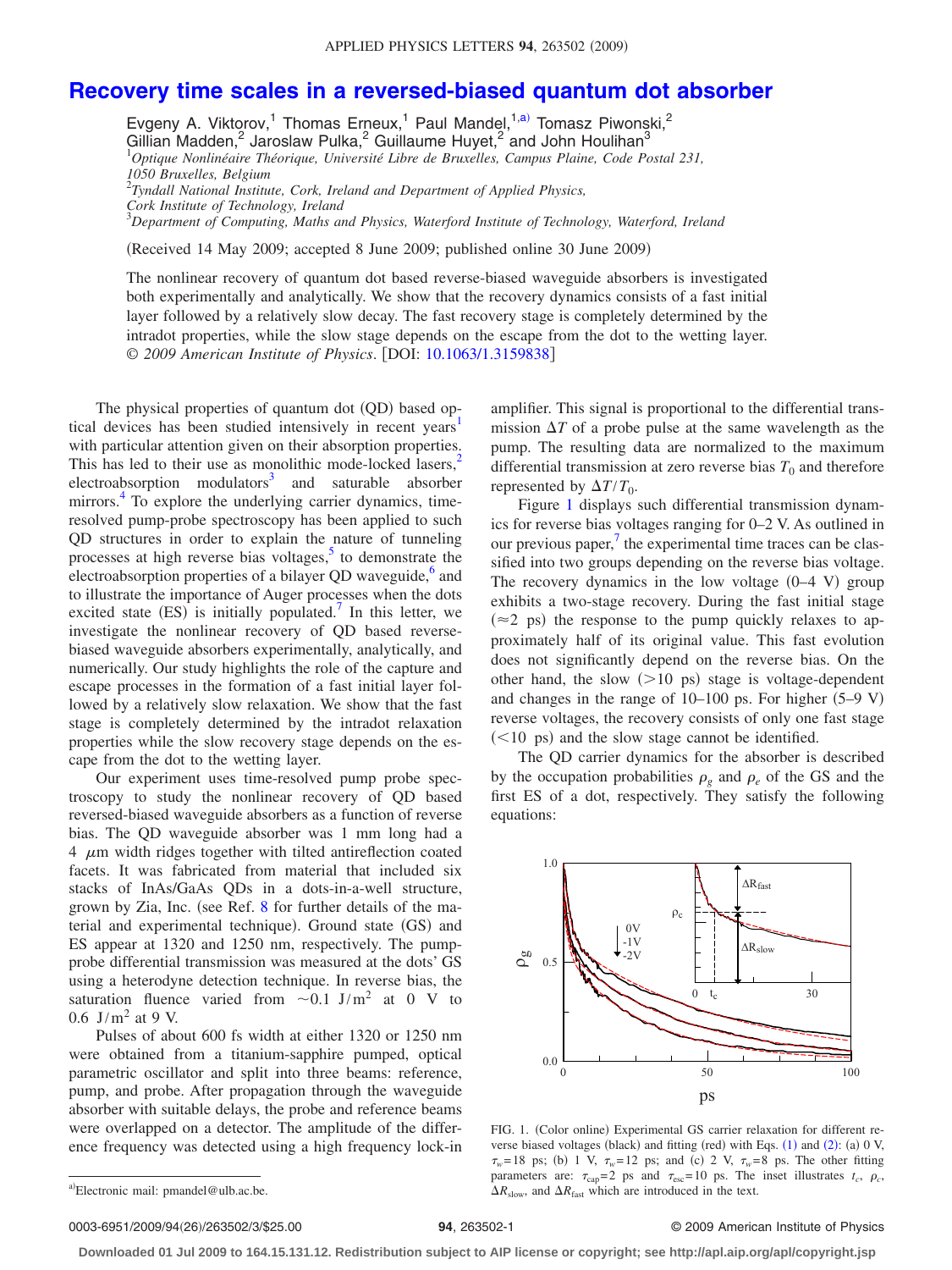<span id="page-2-1"></span><span id="page-2-0"></span>
$$
\frac{d\rho_g}{dt} = -\tau^{-1}\rho_g + 2\tau_{\rm cap}^{-1}\rho_e (1 - \rho_g) - 2\tau_{\rm esc}^{-1}\rho_g (1 - \rho_e),\tag{1}
$$

$$
\frac{d\rho_e}{dt} = -\tau_w^{-1} \rho_e - \tau_{\rm cap}^{-1} \rho_e (1 - \rho_g) + \tau_{\rm esc}^{-1} \rho_g (1 - \rho_e),\tag{2}
$$

where  $1-\rho_{g,e}$  is the Pauli blocking factor<sup>9</sup> and  $\tau_{cap}^{-1}(\tau_{esc}^{-1})$  is the carrier capture (escape) rates. We assume that  $\rho_g(0) = \rho_0 \le 1$ depends on the reverse bias. We also assume that  $\rho_e(0) = 0$ meaning that initially there are no free carriers in the ES. The term  $\tau_{\rm cap}^{-1} \rho_e (1 - \rho_g)$  describes recapture by the GS. It is linearly proportional to the population of the ES and corresponds to a phonon-assisted interaction. The factor 2 in Eq.  $(1)$  $(1)$  $(1)$  accounts for the spin degeneracy in the QD energy levels.  $\tau \approx 1$  ns is the carrier recombination time in the dots. We assume that the reverse bias conditions do not allow capture of carriers from the wetting layer and model the relaxation from the ES to the wetting layer by the linear term  $\tau_w^{-1} \rho_e$ . The parameter  $\tau_w^{-1}$  is the carrier escape rate from the ES to the wetting layer and it strongly depends on the reverse bias.

The parameters  $\tau_{\text{cap}}$ ,  $\tau_{\text{esc}}$ , and  $\tau_w$  determine the timedependent recovery of the QD absorber. In the low voltage range (0–4 V), we find that the variations of  $\tau_{cap}$  and  $\tau_{esc}$ with respect to the applied voltage *V* are negligible. The dynamics of GS transmission can then be analyzed by only taking into account the voltage dependence of  $\tau_w$ .

Comparative fits between the experimental results and the numerical solution of Eqs.  $(1)$  $(1)$  $(1)$  and  $(2)$  $(2)$  $(2)$  are shown in Fig. [1](#page-1-1) for the 0–2 V range. The fits show a very good agreement with the experimental data for  $\tau_{cap} = 2$  ps and  $\tau_{esc} = 10$  ps. As pointed out in Ref. [7,](#page-3-6)  $\tau_w = \tau_w(\vec{V})$  can be described as  $\tau_w$  $=\tau_{w0} \exp(-|V/V_0|)$ , where  $\tau_{w0}=18$  ps and  $V_0 \approx -2$  V. The same dependence with  $\tau_{w0} \approx 20$  ps was used to describe the recovery of quantum well based structures $10$  and used in the modeling.<sup>11</sup> The exponential dependence on the applied voltage has been linked to a thermally activated rate process as introduced in Ref. [12.](#page-3-11) For QD structures, a similar exponential variation of thermionic emission time with voltage  $V_0$ =−3.8 V was considered in Ref. [5](#page-3-4) and was related to an expected drop in barrier height with the voltage.

The low voltage recovery dynamics clearly indicates a two-stage evolution. After a fast initial stage, the solution slowly decays starting near  $t=t_c$ , as shown in Figs. [1](#page-1-1) and [2.](#page-2-2) Our main objective is to identify the relevant time scales for both the fast and slow stages. First, in Eq.  $(1)$  $(1)$  $(1)$ , we neglect  $-\tau^{-1}\rho_g$  assuming that it remains small compared to the last term. Second, we note that  $d\rho_g/dt + 2d\rho_e/dt = -2\tau_w^{-1}\rho_e$  is linear which motivates introducing the new variable  $x \equiv \rho_g$  $+2\rho_e$  $+2\rho_e$  $+2\rho_e$ . After reformulating Eqs. ([1](#page-2-0)) and (2) in terms of *x* and  $y \equiv \rho_e$ , we insert the dimensionless time  $s \equiv t / \tau_w$  and obtain

<span id="page-2-4"></span><span id="page-2-3"></span>
$$
\frac{dx}{ds} = -2y,\tag{3}
$$

$$
\frac{dy}{ds} = -y - Cy(1 - x + 2y) + R(x - 2y)(1 - y),\tag{4}
$$

where  $C \equiv \tau_w / \tau_{cap}$  and  $R \equiv \tau_w / \tau_{esc}$ . The initial conditions for *x* and *y* are  $x(0) = \rho_0$  and  $y(0) = 0$ . Equations ([3](#page-2-3)) and ([4](#page-2-4)) cannot be solved exactly and we shall take advantage of the large value of *C* (for  $\tau_w = 18$  ps, *C*=9, and *R*=1.8). To this end, we first need to scale *R* with respect to *C*. The best

<span id="page-2-2"></span>

FIG. 2. (Color online) Experimental GS carrier relaxations (black), fitting with Eqs.  $(1)$  $(1)$  $(1)$  and  $(2)$  $(2)$  $(2)$  (blue), and fitting (red) with: [(a), (c), and (e)] Eq. ([5](#page-2-5)) for the fast recovery stage;  $[(b), (d),$  and  $(f)]$  Eq.  $(8)$  $(8)$  $(8)$  for the slow recovery stage. The fitting parameters were: [(a) and (b)]  $\tau_w = 18$  ps; [(c) and (d)]  $\tau_w$ =12 ps; and [(e) and (f)]  $\tau_w$ =8 ps. The other parameters are the same as in Fig. [1.](#page-1-1)

approximation we have found is obtained by scaling *R* as  $R = C\varepsilon$ , where  $\varepsilon = \tau_{\text{cap}} / \tau_{\text{esc}} \ll 1$ . The two-stage recovery then consist of a fast stage or initial layer  $(\Delta s \sim 1/C$  which is  $\Delta t \sim \tau_{\text{cap}}$ ) followed by a slow almost exponential decay ( $\Delta s$  $\sim$  1 which means that the decay is determined by  $\tau_w$ ). It is worth to emphasize that the size of the initial layer is of the order of  $\tau_{\text{cap}}$ , and not of the order of  $\tau_{\text{esc}}$  as would be assumed intuitively.

<span id="page-2-5"></span>To determine the initial layer solution, we introduce the fast time  $S \equiv Cs$  into Eqs. ([3](#page-2-3)) and ([4](#page-2-4)). The leading order problem for *C* large leads to  $dx/dS=0$ , implying  $x = \rho_0$ , and a simpler equation for *y* that can be integrated. Knowing  $y(S)$ , we determine  $\rho_g(t) = \rho_0 - 2y(t)$  and find

$$
\rho_g(t) = \rho_0 - 2 \frac{\rho_+ [1 - \exp(-t/\tau_f)]}{1 - \rho_+ / \rho_- \exp(-t/\tau_f)},
$$
\n(5)

where

$$
\tau_f^{-1} \equiv \alpha C / \tau_w
$$

with  $\alpha = \sqrt{[1-\rho_0+\varepsilon(2+\rho_0)]^2+8(1-\varepsilon)\varepsilon\rho_0}$  and  $\rho_{\pm}=[-(1-\rho_0)]^2+8(1-\varepsilon)\varepsilon\rho_0$  $+\varepsilon(2+\rho_0)) \pm \alpha$  /(4(1- $\varepsilon$ )). This solution was used for the fits in Fig. [2.](#page-2-2) In our fits,  $\rho_0$  is close to 1 and  $\varepsilon \ll 1$ . Considering then both  $1-\rho_0$  and  $\varepsilon$  as small,  $\tau_f$  reduces to the simple expression

<span id="page-2-6"></span>
$$
\tau_f \simeq \sqrt{\tau_{\rm esc} \tau_{\rm cap}/8}.\tag{6}
$$

The fast initial layer time  $\tau_f$  does not depend on  $\tau_w$ , in first approximation, and is only determined by the intradot transition properties. The initial layer approximation ends as  $t/\tau_f \rightarrow \infty$  when  $\rho_g \rightarrow \rho_c$  where

**Downloaded 01 Jul 2009 to 164.15.131.12. Redistribution subject to AIP license or copyright; see http://apl.aip.org/apl/copyright.jsp**